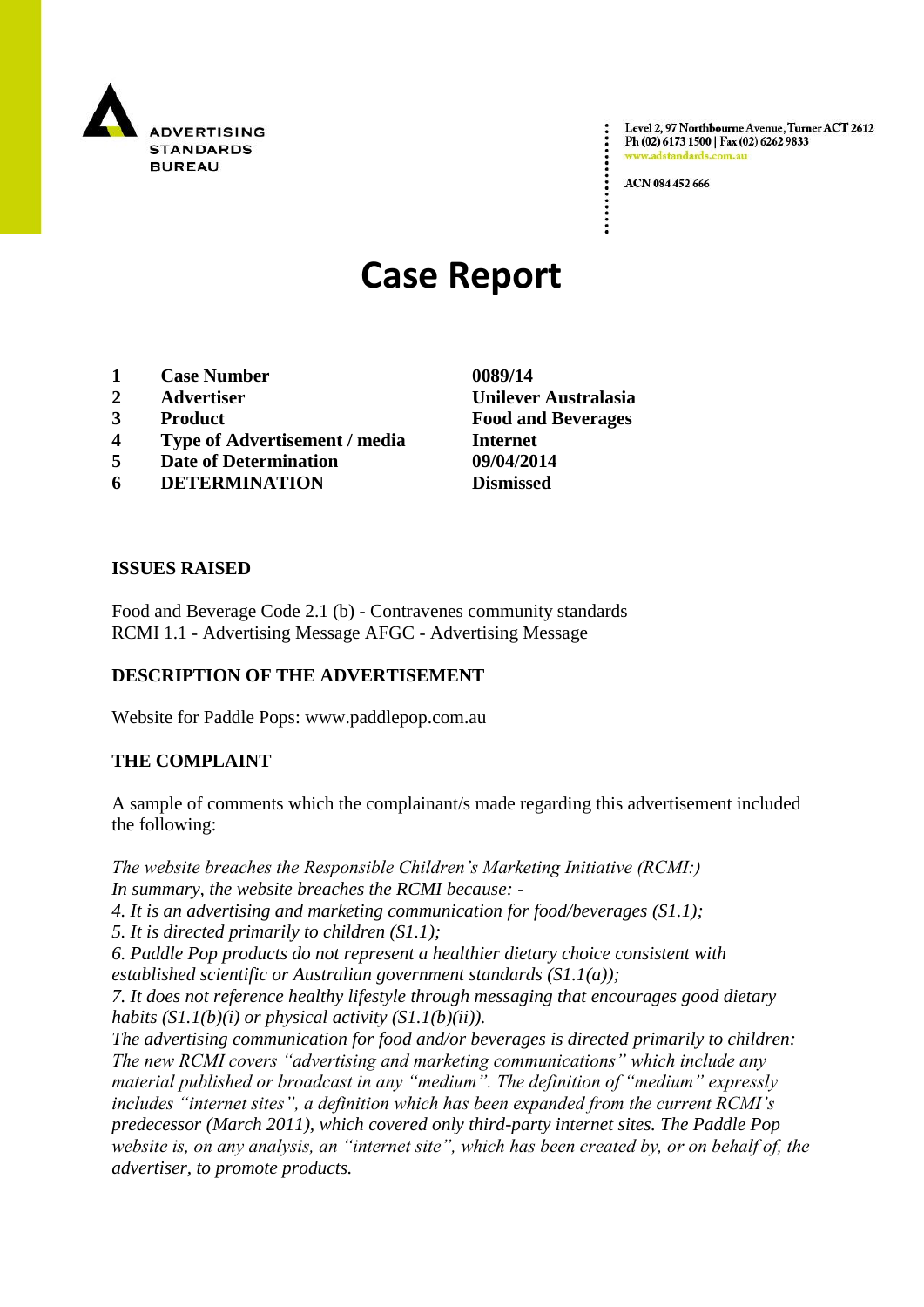*As well as containing interactive games, the website promotes "products" with animated pictures of Paddle Pops (chocolate, rainbow, vanilla, banana, icy twist, cyclone) depicted with large bites taken out of them. The launching page (or homepage) for the site prominently displays a "featured product" of a chocolate paddle pop: "choose a chilled chocolate paddle pop next time you're looking for a treat!" Clearly the website is an advertising and marketing communication, within the meaning of the RCMI, which is for "food and/or beverages".*

*When regard is had to the themes, visuals, and language used, the website is obviously a marketing communication directed primarily to children, providing childish cartoons, adventure themes, dinosaurs, animals and games. It is understood the advertiser accepts that this material is aimed directly to children, consistent with its submission in response to a complaint about similar material on television (decision 0410/13) where it noted: "We agree that the TVC for the Paddle Pop Trop-o-saurus Slime (Product) is a marketing communication directed primarily to children."*

*The Paddle Pop Products advertised on the site do not represent healthier dietary choices: Paddle Pop products have previously been found to represent "healthier dietary choices", which the advertiser considers appropriate for advertising to children within the standards set out in its Company Action Plan (CAP) (decision 0410/13). We submit that this should not preclude consideration of the issue, where the accepted scientific evidence and Australian Governement recommendations around consumption of sugar are not consistent with the advertiser's position. The National Health and Medical Research Council, through the Australian Dietary Guidelines 2013 (Guildelines) recommends avoiding foods and drinks high in added sugars, and the Dietary Guidelines for Chlidren and Adolescents in Australia recommends the consumption of only moderate amounts of sugars and foods containing added sugars, as excessive consumption is a risk factor for obesity.*

*A rainbow Paddle Pop contains almost 20% sugar, delivering 13.5g (3 teaspoons) of sugar per serving. Other Paddle Pop products featured on the site include Cyclone, Trop-o-saurus and Icy Twist, which contain even higher levels of sugar and/or contribute no valuable nutrients to children's diets whatsoever (apart from water). That is, they are energy dense and, particularly in the case of the 'icy-pole' style products like the Cyclone, are nutrient poor. These are features that are characeteristics of unhealthier choices, not healthier choices.*

*The Guidelines note that foods with a higher energy density encourage energy intake above requirements and tend to be highly palatable, which is associated with increased food intake in single-meal studies. Sugar is positively associated with energy density, while water and dietary fibre are negatively associated (Guideline 1.3). A small, persistent energy imbalance is enough to cause excess weight gain in both children and adults. These high sugar foods, particularly those contributing no nutrients such as Paddle Pop Cyclones, are precisely the kind of food that the Guidelines suggest be minimized as part of a healthy diet. Australian School Canteen Guidelines have been previously argued strenuoulsly by the advertiser to be determinative on the issue of whether Paddle Pops are a "healthier choice". This is not decisive on the issue, however, as the dietary guidelines assess products by reference to energy per serve which means that small serving sizes are rated "amber" and are acceptable within schools, even when they are for products that are very energy dense or high in sugar. Products like Paddle Pop Cycle which add significant quantities of added sugar to the diet cannot reasonably be considered to be "healthier" choices unless "healthier" simply means "healthier than eating a larger portion of this product". In considering what products are "healthier", we submit that the advertiser and the Board must consider that currently around 25% of children and adolecsents are currenlty overweight or obese. Overweight in childhood is linked to heightened risk of overweight and*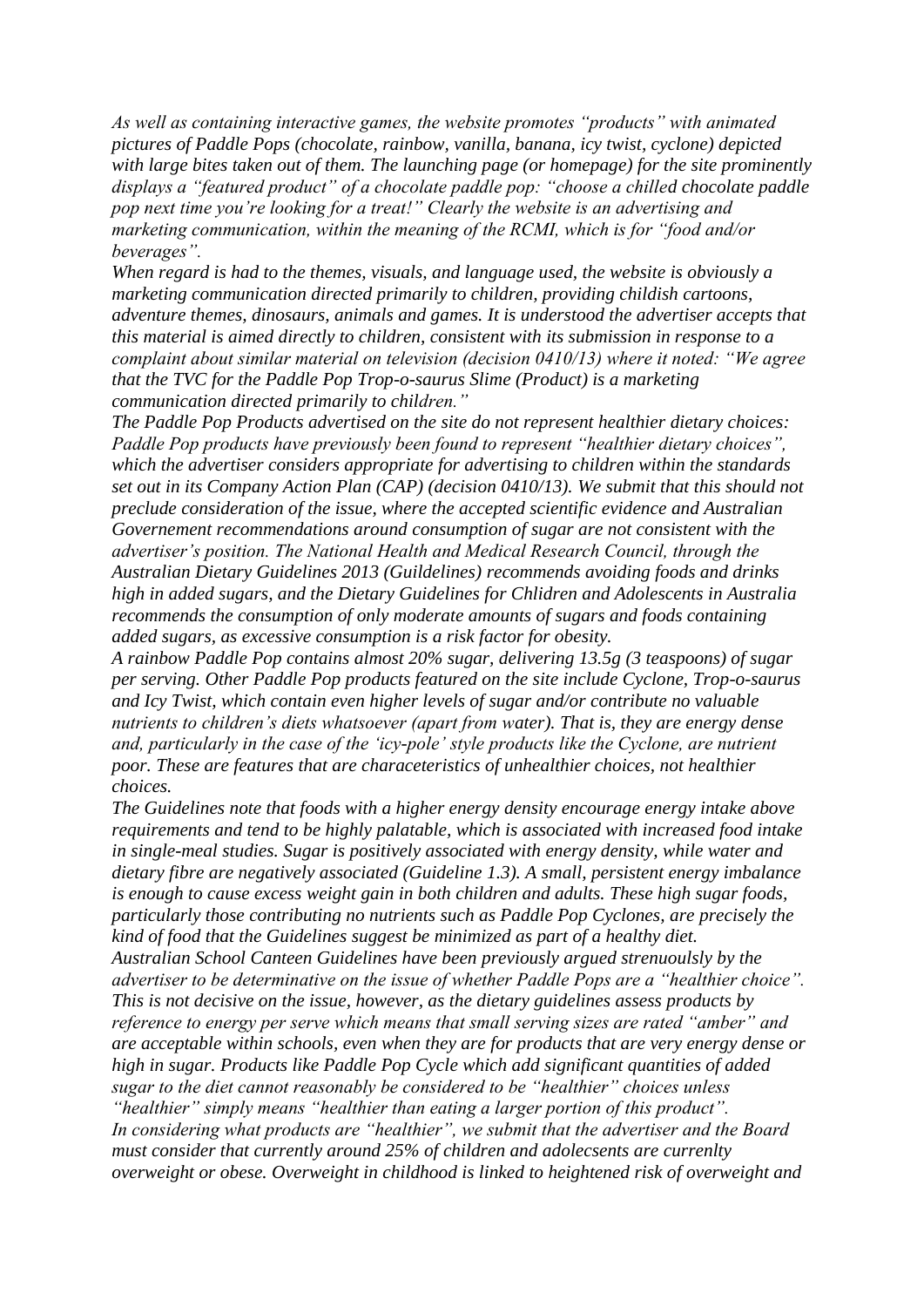*obesity in adulthood. Obesity, in turn, is a leading risk factor for diabetes, heart disease and several types of cancer including endometrial, oesophageal, gallbladder and bowel. This means*

*Australia's children face a future of high rates of non-communicable disease and disability related to overweight and obesity and it is not consistent with current evidence to define high sugar products, particularly those contributing no nutrients such as Paddle Pop Cyclones, as "healthier choices".*

*To maintain the advertiser's position that sugary products represent "healthier choices", regardless of serving size, would run contrary to current research, government recommendations and the health and interests of Australian children. Paddle Pops should not be consumed by children on a regular basis. Paddle Pops provide few valuable nutrients (especially the water and sugar based ones like Cyclone and Tornado) and are higher in sugar than many other snack choices. When evidence shows that most Australian children's diets do not contain enough fresh foods such as fruits and vegetables which are needed for good health, yet their diets are often too high in sugar, the term "healthier dietary choices" should be defined by reference to the healthy fresh foods missing from many children's diets. On the basis of the government standards set out in the Detary Guidelines, discussed above, Paddle Pops should not reasonably be considered a healthier dietary choice within the meaning of the RCMI.*

*The advertisement does not promote good dietary habits or physical activity:*

*Even in the case of products that (unlike Paddle Pops) represent healthy dietary choices, the RCMI provides the advertiser may only promote the products to children if the advertising and/or marketing communication activities reference, or are in the context of, a healthy lifestyle, designed to appeal to the intended audience through messaging that encourages good dietary habits, consistent with established scientific or government criteria, and physical activity.*

*The website does not reference healthy lifestyle messages as required under the RCMI. The Board has previously noted, in its decision 0454/11, that merely omitting any references to unhealthy eating choices is not sufficient to discharge this obligation. It is quite clear that the advertiser is required to positively encourage good dietary habits and physical activity, this advertiser does not do.*

*Relevantly, the Board has also previously found that the mere suggestion of "adventure" in advertising does "not amount to an implication or encouragement of physical activity" (decision 0454/11). Consistent with that precedent, it is submitted that although the website and games show fictional characters swinging between trees and around dinosaurs may promote "adventure" this does not meet the test of positively promoting participation in actual physical activity to children. Further, there is nothing in the marketing website to effectively promote good dietary habits. The marketing website therefore breaches the RCMI. Breach of the Australian Association of National Advertisers Food and Beverage Code (AANA Code):*

*Further and in the alternative, we submit the website breaches the AANA Code, which applies to commercial messages in media (including the internet), and provides that advertising shall not contravene "Prevailing Community Standards". The website is a platform over which the advertiser has control, which draws the attention of the public in a manner calculated to promote a product (Paddle Pop).*

*Children are vulnerable consumers and are susceptible to advertising, particularly advertising featuring, fantasy, adventure, animals, activities or other themes that appeal to children's imagination. Marketing through websites and interactive games is of particular concern because children may not perceive the promotional or commercial nature of the communication, as they lack the experience and cognitive ability necessary to interpret*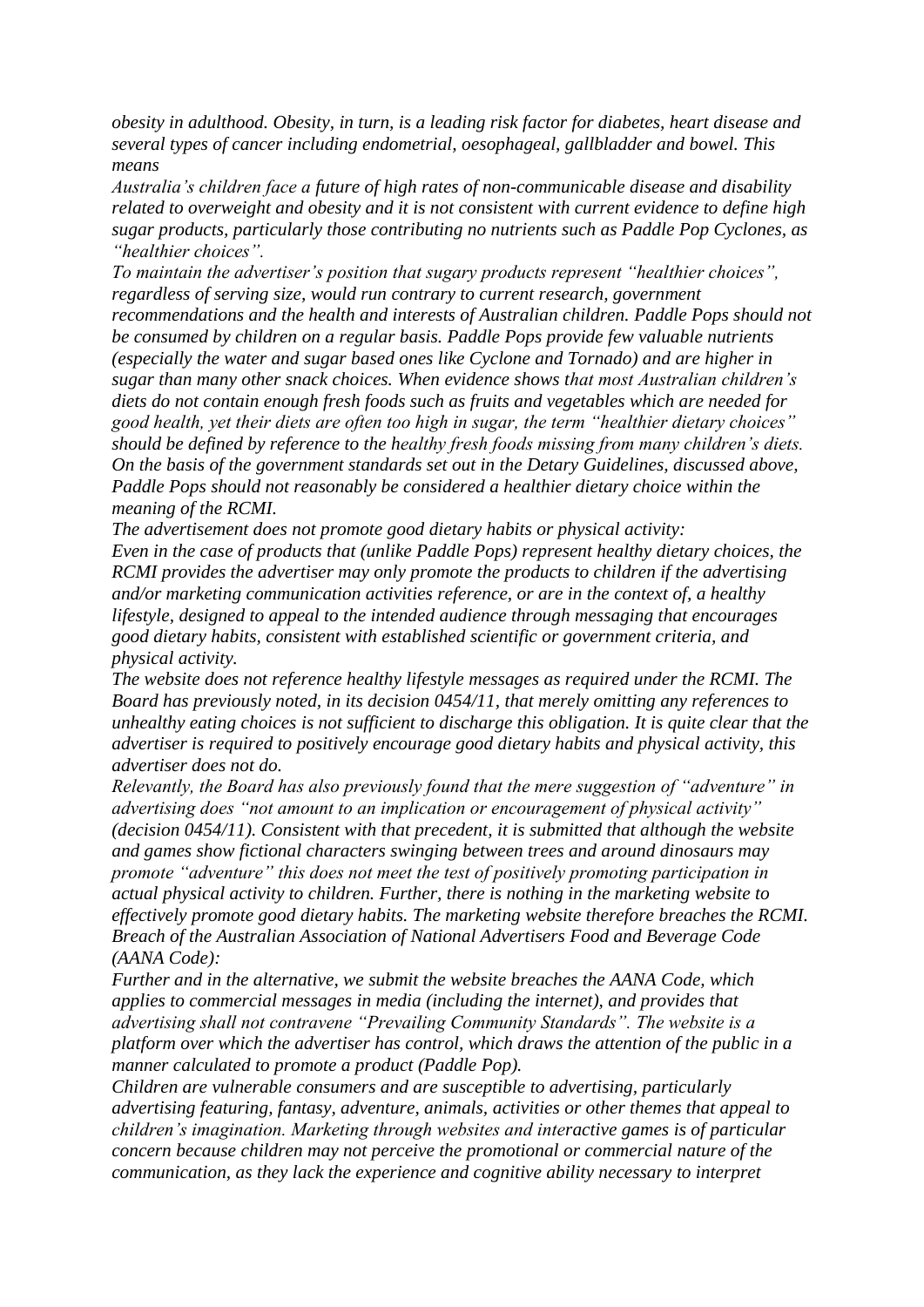*advertising messages critically (see Kunkel, D., Wilcox, B.L., Cantor, J., Palmer, E., Linn, S. and Dowrick, P. 'Report of the APA Task Force on Advertising and Children. Washington, DC: American Psychological Association, February 20, 2004).*

*Australian children spend significant amounts of time engaged in online activities, often unsupervised. Children may be engaged in the games on the site or the associated app referred to on the website ("Rise of the Lions", which rated on the iTunes store for ages 9+) for significant periods, reinforcing young children's positive brand associations and preferences.*

*Community standards are generally understood to be norms bounding acceptable conduct. We submit the Paddle Pop website contravenes prevailing community standards by promoting food items that are not healthy dietary choices to children using beguiling, interactive activities, when evidence shows this type of marketing influences their food preferences and diets. The saturation of kids' recreation time by commercial interests promoting unhealthy products when many Australian children fail to eat enough healthy foods, is certainly the type of poor conduct contemplated by the AANA Code.*

*The use of licenced characters is particularly concerning in light of the known impact these marketing devices have on food preferences and diets. (see coverage of latest research on impacts of licenced characters in food packaging: http://www.cass.city.ac.uk/news-andevents/news/2014/january/is-tony-the-tiger-making-you-fat ) Conclusion:*

*The website breaches the RCMI and / or the AANA Code and we ask that the Board require the advertiser to remove the Paddle Pop website immediately.*

# **THE ADVERTISER'S RESPONSE**

Comments which the advertiser made in response to the complainant/s regarding this advertisement include the following:

## *Our Response*

*Please refer to www.paddlepop.com.au, our website that is subject of the complaint. For your reference, we also enclose screen-shots of the website pages that are relevant to the complaint as Annexure A –D to this response.* 

*Marketing communication directed primarily to children* 

*Unilever is a responsible advertiser and confirms its commitment with the RCMI. We agree that the website is a marketing communication directed primarily to children.* 

*Under our RCMI commitment, marketing communication such as the website can be directed at children, provided it represents products that are healthy dietary choices and that the marketing communication references, or is in the context of, a healthy lifestyle through messaging that encourages good dietary habits and physical activity.* 

*As a responsible advertiser, Unilever regularly reviews our websites and their content; and strives to continuously improve and enhance all aspects in compliance with its internal guidelines and also its commitment to the RCMI.* 

*Consequently, as a part of our 2013/2014 review and update of the website, Unilever has*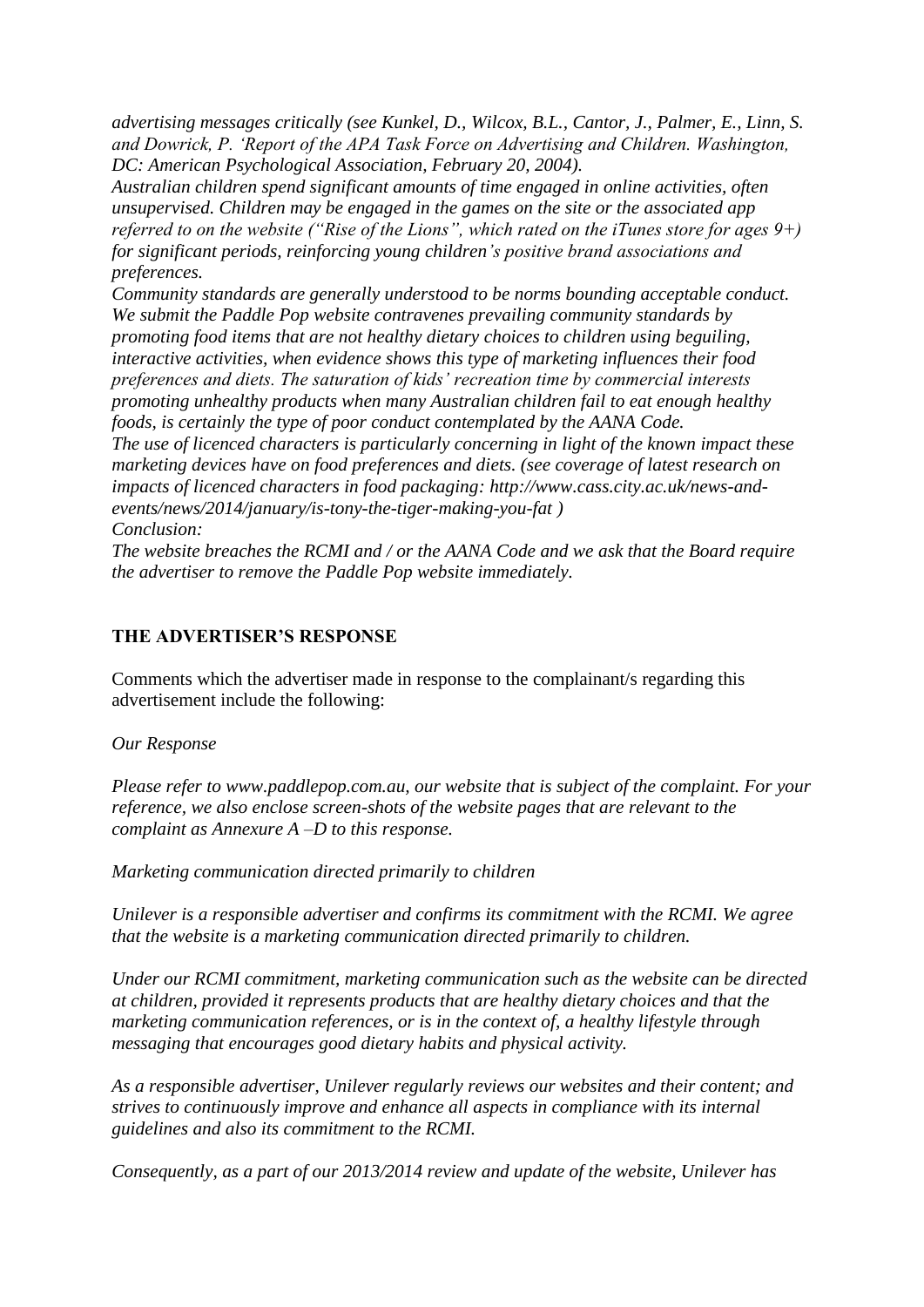*initiated communications with its digital agency regarding further enhancements to the positive healthy eating and physical activity messaging contained on the website, which will include but may not be limited to:* 

*Visibly placing the "clear and positive…encouragement of a healthy life style" (Case Report 0410/13) on-screen messages of "paddle pops should be enjoyed as a treat within a balanced diet" and "true heroes balance energy intake and activity" on every page of the website to encourage good dietary habits and physical activity in children visiting the website. We note to the Board that this has been initiated and is currently live on the website;* 

*Including in the character descriptions, references to the characters' favourite healthy food and activity; and* 

*Creating a pop-up message that will interrupt a user where they have been on the website for more than 15-20 minutes. This message will be a positive message that encourages the user to engage in outside play.* 

*We have also reviewed the content of the product page on the site to ensure that it is fully compliant with our RCMI obligations and will be making some adjustments to this page also 2.2 Paddle Pop ice-cream products do not represent a healthier dietary choice consistent with established scientific or Australian government standards* 

*Unilever is committed to helping people make healthier food choices. We continually work to improve the taste and nutritional quality of all our products. Through our Paddle Pop range we offer families a treat option that is portion controlled and more nutritionally sound than many other comparable treats.* 

*Our Unilever Sustainable Living Plan target to have 100% of our Paddle Pop products contain 110 fewer calories per portion by 2014 has already been achieved. In addition, as part of Unilever internal nutritional guidelines for products children's ice cream products, the entire Paddle Pop range also complies with the following criteria:* 

*110 calories or fewer per portion;* 

*less than 3g saturated fat per portion; and* 

*less than 20g added sugar per 100g.* 

*Compliance with the nutrition criteria above constitutes a healthier dietary choice within the ice cream category. We recognise the Australian Dietary Guidelines 2013 classification of ice creams as an occasional food which is why we refer to the products as a treat to be enjoyed occasionally and in moderation.* 

*To illustrate our commitment to offering families a healthier dietary choice comparative to other treats on the market, we note that our iconic Paddle Pop brand has also recently been reformulated so the Chocolate, Caramel and Banana Paddle Pop core range (Paddle Pop Core Range) contain an average of 34 per cent less saturated fat per serve as well as an average of 27 per cent less kilojoules per serve.* 

*The Paddle Pop Core range contains less than 110 calories per serve, is reduced fat,*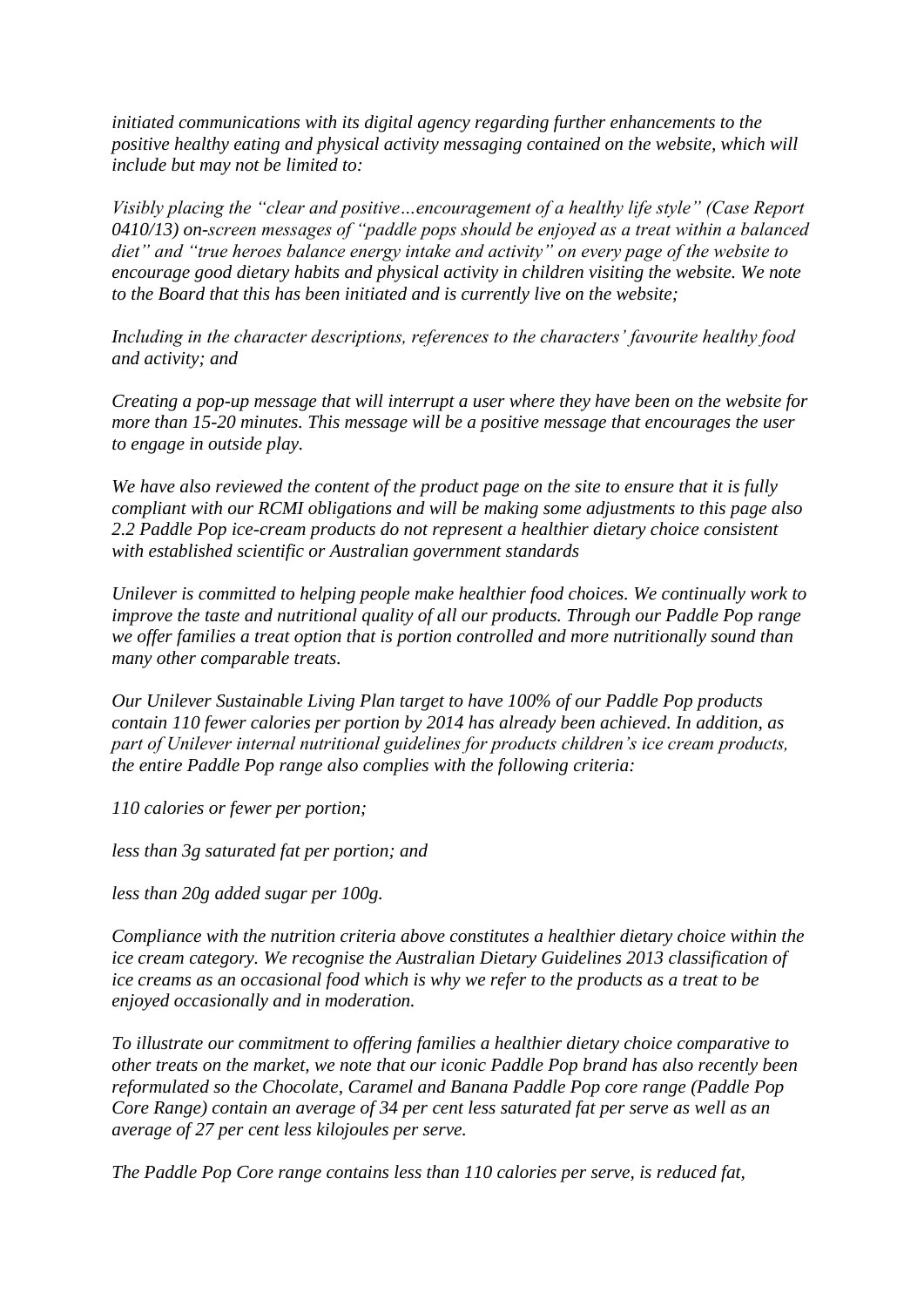*provides a source of calcium and contains no artificial colours. The Paddle Pop core range also meets strict canteen guidelines in every state across Australia.* 

*Unilever has strict internal guidelines around marketing to children. Unilever's Company Action Plan under the RCMI specifically refers to a commitment not to market food to children aged under 6 years, and to only market food to children aged between 6 and 11 if the products meet the strict nutrient criteria as set out in both:* 

*Fresh Tastes @ School NSW Health School Canteen Criteria; and* 

*Unilever's global internal nutrient criteria as published in the peer-reviewed European Journal of Clinical Nutrition (Nijman CAJ et al 2006 EJCN. 1-11), and is updated regularly.* 

*In support of our submission that the Paddle Pop range is a healthier dietary choice compared to other treats and snacks, we note that the Paddle Pop Core range complies with Unilever's global internal nutrient criteria as published in Nijman et al (2007), and as detailed in Unilever's Company Action Plan. The Paddle Pop Core range, Icy Twist and Tornado meet nutrition criteria set out in the Fresh Tastes @ School NSW Healthy School Canteen Strategy. We note that the Trop-o-saurus slime has been noted by the Board to be a healthier dietary choice in Case Report 0410/13. Paddle Pop Cyclone is the only product of the Paddle Pop range which doesn't meet the Fresh Tastes @ School NSW Healthy School Canteen Strategy.* 

*Although the Paddle Pop Cyclone meets the aforementioned Unilever internal nutrition guidelines, understanding that does not meet the stricter Fresh Taste @ School NSW Healthy School Canteen Strategy, Unilever has removed this variant from the Paddle Pop Products Page (the only page it features in), as a part of its ongoing review and enhancement of the website.*

*Unilever submits that apart from the 'Featured Products' box on the landing page (which only displays the Chocolate Paddle Pop), the only other page where the other Paddle Pop products can be viewed is on the Products Page. Unilever notes that for complete transparency, we make available nutrition and ingredient information on the entire Paddle Pop range so as to allow the grocery buyers to make an informed decision when purchasing suitable treat option for children. Unilever notes that careful consideration was given as to the placement of the products on the Product Page whereby Unilever consciously displays the Paddle Pop Core Range before other variants, and has designed the page so that the viewer has to manually scroll across the page to view the other variants (Annexure A). Similarly, we have arranged it so that the Chocolate Paddle Pop is the only Paddle Pop that is on the "featured products" box on the landing page.* 

*Unilever understands that as the website is marketed primarily to children, it is likely that children will view the Products Page as part of their navigation of the website. However, we wish to note to the Board that our analysis of site traffic and behaviour shows that out of the 5 million (5,098,701) total number of website views during the period March 2013 to March 2014, only 0.6% of the website views were of the Products Page.* 

*Regardless, in line with Unilever's commitment to helping people make healthier food choices, we state our clear and positive message, "True heroes balance energy intake with activity. Enjoy Paddle Pop as a treat within a balanced diet" in conjunction with all product*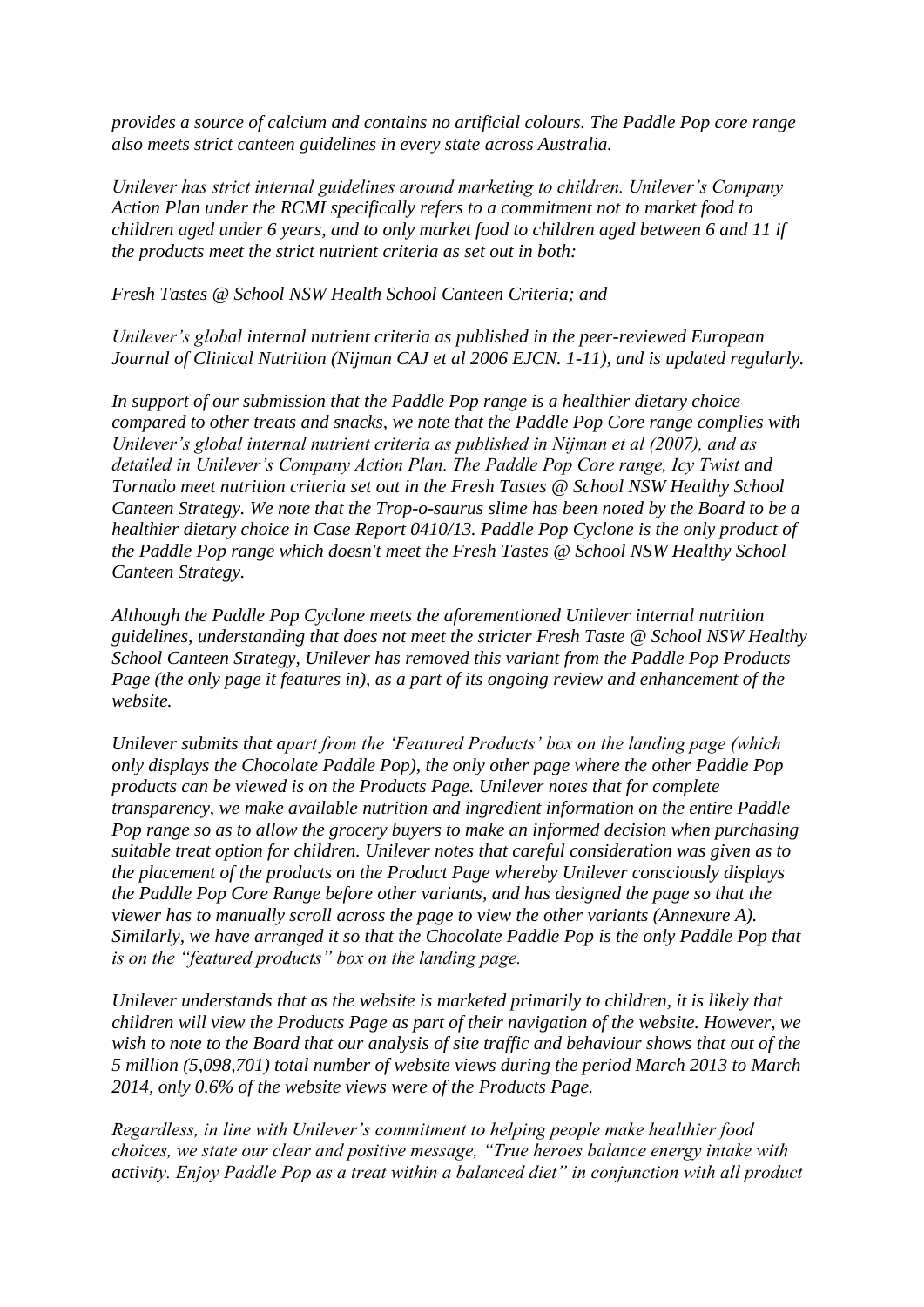*nutrition information on the Products Page, as well as elsewhere on the site, to positively encourage a healthy lifestyle and good dietary habits (Case Report 0410/13) of our website visitors (Annexure B).* 

*We note that through our efforts in creating healthier dietary treat choices, the Paddle Pop Core Range are all approved for sale in school canteens in every State and Territory in Australia as Amber products based on strict nutritional standards (Qld Smart Choices, NSW Fresh Tastes, WA Star Choice, SA Right Bite as well as the National Healthy School Canteen Guidelines). The Paddle Pop core range also meets the following nationally accredited school canteen criteria for the sale of ice cream, milk-based ice confection products in Australian schools:* 

*Healthy Kids Association (NSW); and* 

## *FOCiS (QLD).*

*We refer to the complainant's reference to the sugar content of the products featured on the website. We submit that it is more appropriate to have regard to the sugar content of the Product per serve. We note that the nature of Paddle Pop products is that they are sold in a portion controlled single serve size in the range of approximately 53-92g, dependent on the product concerned. Based on the controlled single serve of the Product, it is unlikely that consumers consume more than one single serve of the Product consecutively. For this reason, we believe that the Product ought to be profiled based on the nutrient content per serve, rather than regarding the percentage sugar content of the Product in isolation. This is consistent with all school canteen criteria in Australia and consistent with the requirement that Amber products are to be portion controlled in order to be sold in schools.* 

*We submit to the Board that, as one of the few ice cream or ice confection products in Australia that are approved for sale in school canteens, the Paddle Pop Core Range are in fact lower in sugar per serve than many other higher calorie ice cream choices, as well as many other milk-based treat and snack products and, therefore, is a healthier dietary option. We note that the nature of Amber rated products is that these products should be 'selected carefully', should not dominate the menu and should be avoided in large serve sizes. Amber products may be sold in schools and should be eaten less often than Green foods and as part of a balanced diet.* 

*In support of the above, we refer to the Boards' previous considerations of Paddle Pops in relation to compliance with the RCMI in Case Reports 0410/13, 75/10 and 76/10 where the Board did not have any concerns in relation to the products' compliance with the relevant standards. In particular, we refer to Case Report 0410/13 and 0454/11 where the Board accepted that the variations of Paddle Pop under consideration in those decision, as well as the Paddle Pop Core Range, did in fact meet the requirements for a healthier dietary choice and that Unilever's development of a healthier choice of the Paddle Pops "is positive".* 

*Unilever is dedicated to continuously developing nutritionally balanced products and employs a number of in-house Accredited Practising Dieticians and Nutritionists to oversee the development of new products. The Paddle Pop Core Range ensures that parents and children who want to have an ice cream / ice confection product will have a nutritionally approved option.*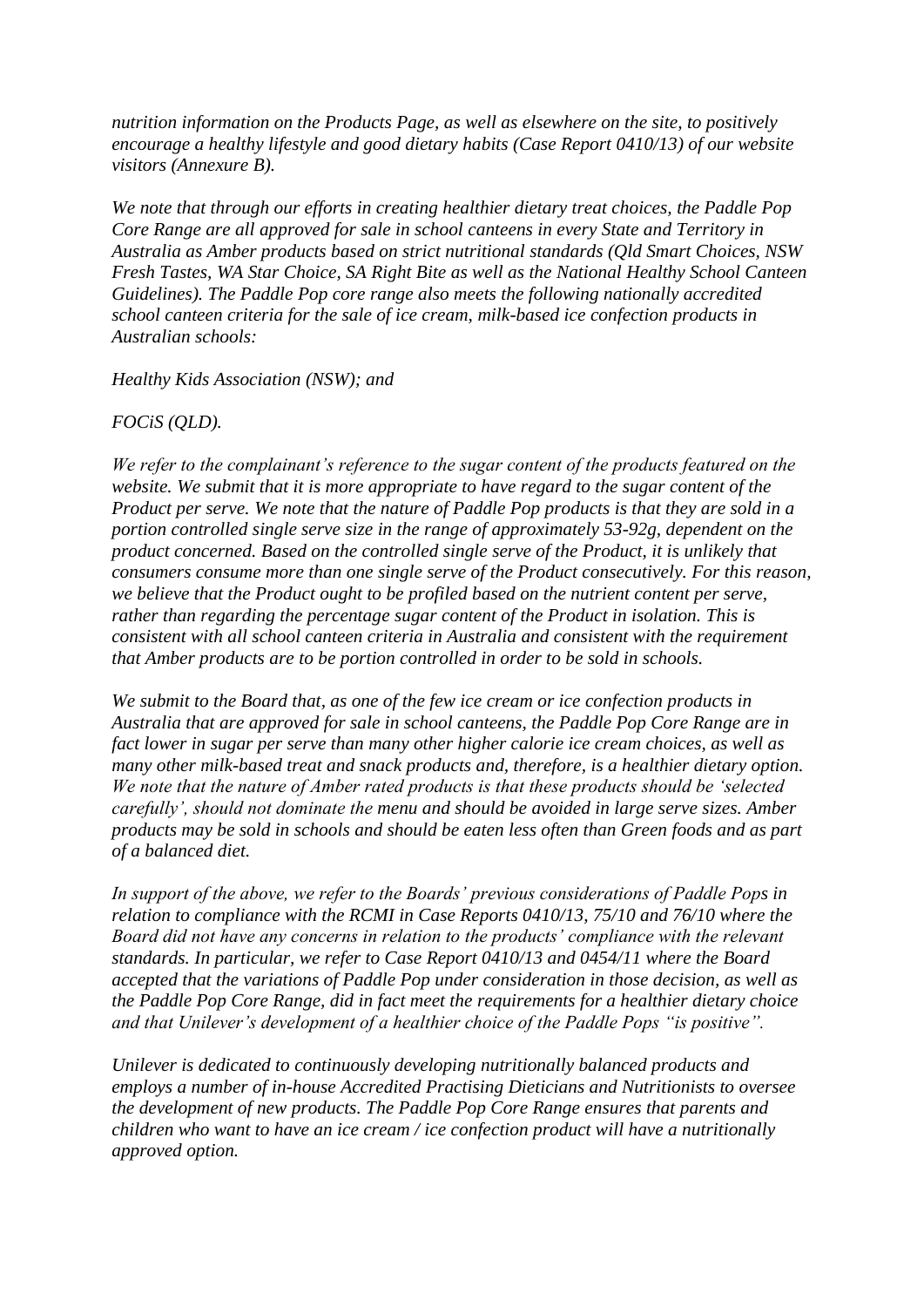*We therefore submit to the Board that Paddle Pop, as an occasional treat, are in fact lower in sugar and saturated fat per serve than many comparable treat choices and are therefore a healthier dietary option.* 

*Website does not promote healthy dietary habits or physical activity* 

## *Healthier Dietary Habits*

*We submit that the website does promote healthier dietary habits in the following ways (Annexure C):* 

*The only other reference to a Paddle Pop product outside of the Products page is in the 'featured product' box located on the landing page, where it refers to the Paddle Pop as 'treat':* 

*"Choose a Chilled Chocolate Paddle Pop next time you're looking for a treat!" (Emphasis added).* 

*We submit that the word 'treat' is indicative and supportive of the idea that the product would be consumed occasionally, rather than, as suggested by the Complainant, as an entire meal, on a regular basis or that it should be consumed in excess (Case Report 0410/13). We note that the Board has consistently considered that advertising "snacks" and "treats" does not of itself amount to the undermining of important messages around healthy eating, balance diets or active lifestyles (for example see Case Reports 0190/13, 1258/13, 0229/11 and 0443/10) and that the provision of a special "treat" on an irregular basis to a child would not encourage or promote an inactive lifestyle or unhealthy eating habits (Case Report 0443/10);* 

*One of the characters featured on the website, "Spike", is shown to be eating apple which has a big bite taken out of it;* 

*We positively show the message "paddle pops should be enjoyed as a treat within a balanced diet" and "true heroes balance energy intake and activity":* 

*o Throughout the Lick-A-Prize page initially and now on every page of the website following our recent review and enhancement of the website; and* 

*o On the nutritional panel of all the products on the Products Page (Annexure B).* 

*We reference Case Report 0410/13 whereby the Board considered that this message is a "clear and positive …encouragement of a healthy lifestyle and would encourage good dietary habits";* 

*We openly display the nutritional characteristics of the Paddle Pop products displayed on the 'Products' page where the sugar and fat content is clearly disclosed so that grocery buyers can make an informed choice when purchasing an appropriate treat option for children; and* 

*We positively reference our commitment to the RCMI, despite at the time of its creation the website did not fall within the ambit of the RCMI, by noting that "Content [of the website] is consistently being updated, with a focus on promoting healthy lifestyles, and good dietary*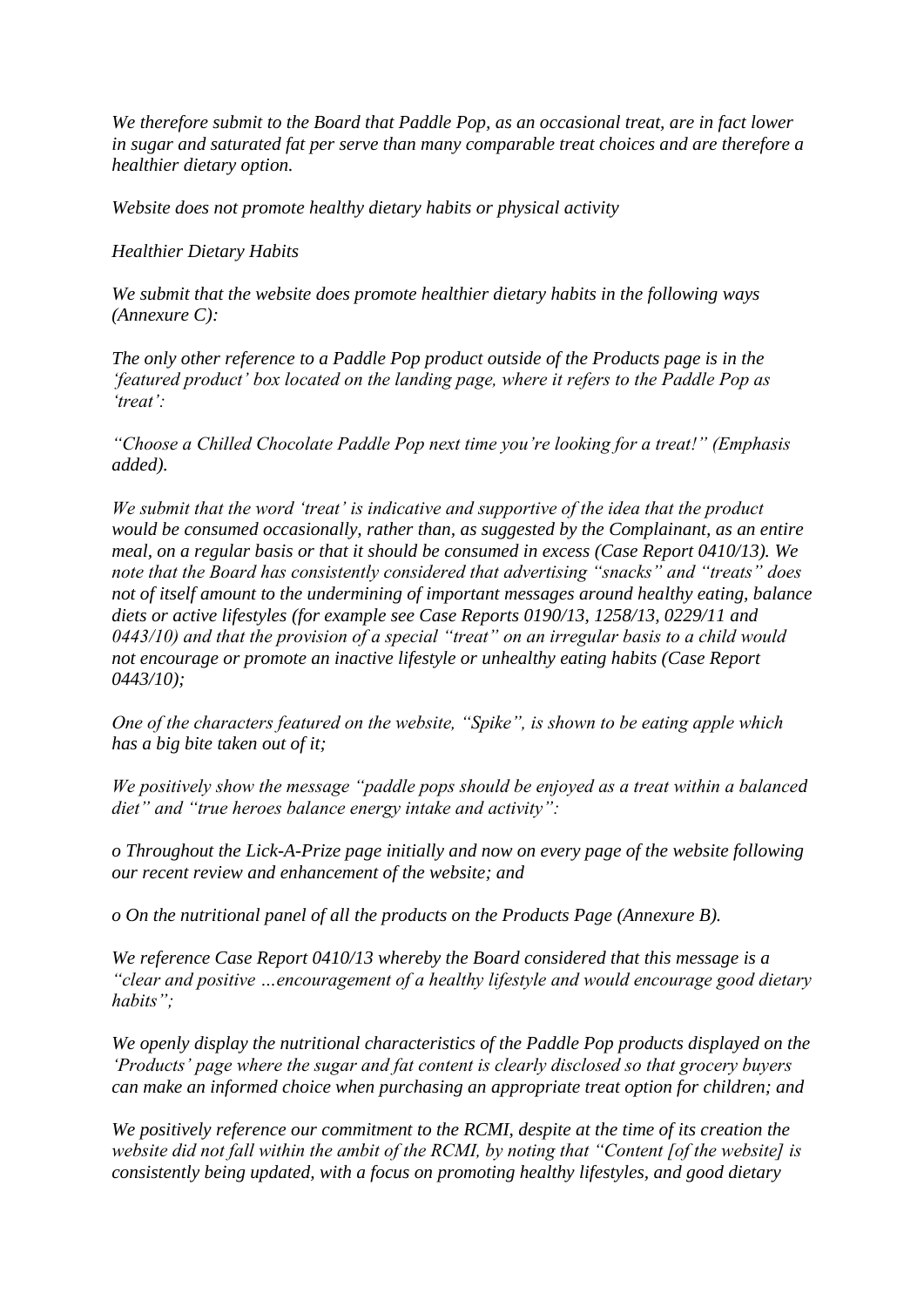*choices" in the FAQ section of the website.* 

# *Physical Activity*

*We submit that the website encourages physical activity through the 5 'Active Adventure' videos which depict undergoing a number of physical indoor and outdoor activities, as well as through the imaginative play encouraged through the online adventure games and videos.* 

*The website contains a video section where visitors can view a series of videos entitled "Active Adventure". Each Active Adventure episode features a boy participating in and instructing viewers on various forms of indoor and outdoor physical activity such as indoor rock climbing and using outdoor playground equipment, encouraging children visiting the website to participate in both structured sporting activities and also general outdoor play (Annexure D).* 

*In conjunction with the physical and outdoor play which is portrayed through the Active Adventures videos, we submit that the online adventure games and videos also positively encourage physical activity through imaginative play. In each online adventure, the child imagines that they are the character in the game or video and runs and jumps through various obstacles and terrains to navigate and complete each adventure. All aspects of the games and videos illustrate obvious scenes of physical activity. We refer to the Board's decision in Case Report 0410/13 whereby the Board noted that "physical activity did not have to be portrayed as structured or formal sporting activity but participating in outdoor play and imaginative play was a positive message encouraging children to take part in physical activity" (emphasis added). Furthermore, in the same decision, the Board noted that the fact that a medium "depicted and described an adventure did amount to encouragement of physical activity."* 

## *AANA Code*

*We refer to the complainant's reference to AANA Code, clause 2.1 of which states:* 

*"Advertising or Marketing Communications for Food or Beverage Products shall be truthful and honest, shall not be or be designed to be misleading or deceptive or otherwise contravene Prevailing Community Standards and shall be communicated in a manner appropriate to the level of understanding of the target audience of the Advertising or Marketing Communication with an accurate presentation of all information, including any references to nutritional values or health benefits."* 

*With regards compliance with clause 2.1 of AANA Code, we would like to note that in Case Reports 0410/13, 55/10 and 0443/10 the Board affirmed that it "...is not yet community standards that treat foods should not be advertised at all". As such, the website, through the mere depiction of the Products via the Products page, cannot be said to contravene prevailing community standards.* 

*With regards to the other clause of the AANA Codes, Unilever does not think they apply in this instance.* 

*Unilever is actively committed to and conscious of its obligations under the AANA Codes and the RCMI, and we aim for best practice in this regard. We submit that our website is*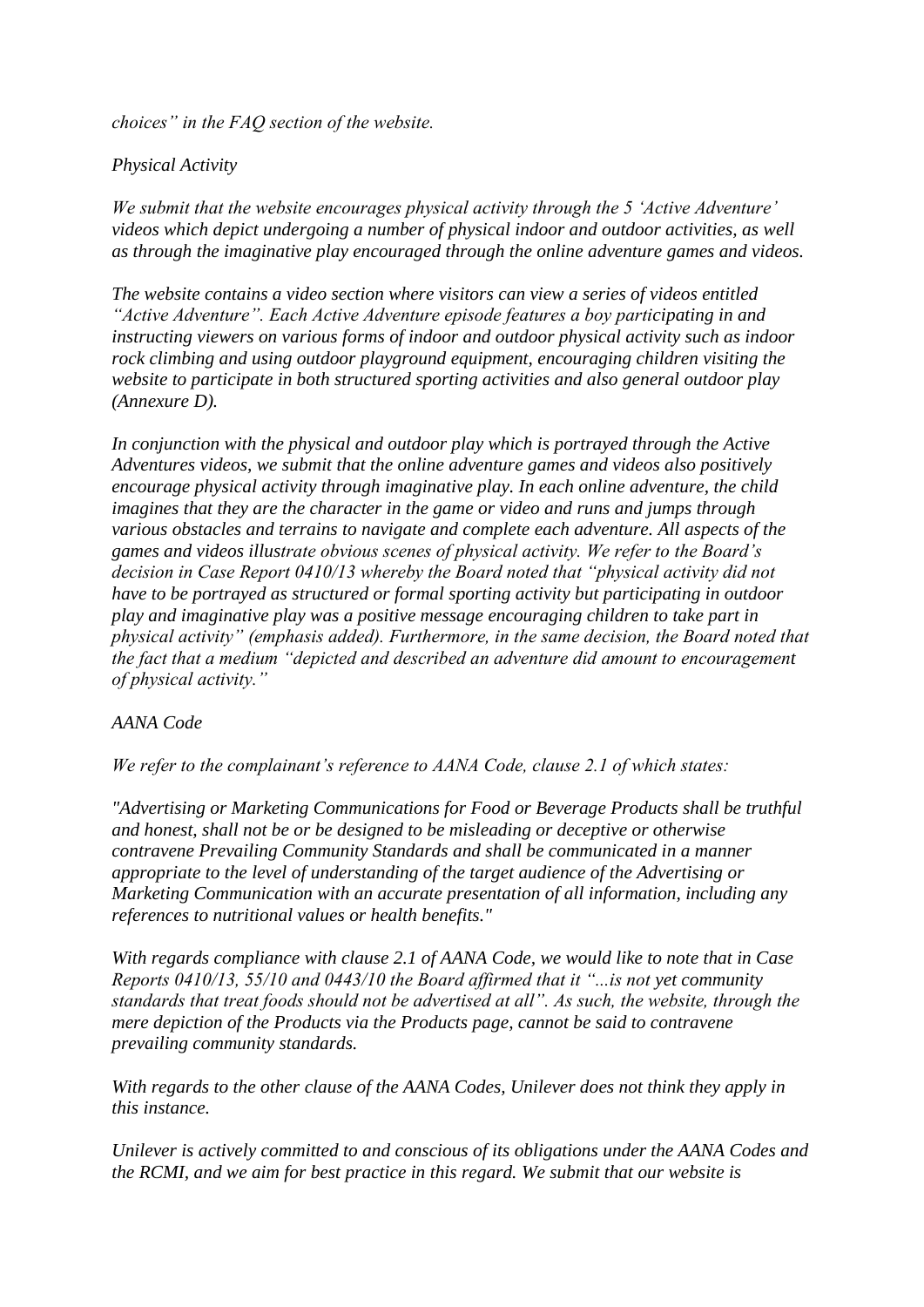*reviewed and updated each year to ensure compliance with not only our own strict internal guidelines but also these instruments, being aware of the changing community standards with regards to advertising to children.* 

*We are conscious this is the first year that advertiser's own websites fall within the ambit of the RCMI and note that Unilever has been, and will continue to be, committed to make further additions to the website to ensure that it's compliance with the new obligations under the AANA Codes and the RCMI.* 

*Unilever's Company Action Plan* 

*Finally, we would like to draw attention to Unilever's Company Action Plan, in which Unilever explicitly states that: "Our aim is to help parents and their children make healthier and more informed choices". Under the Company Action Plan, Unilever also actively seeks to promote good dietary habits and physical activity:* 

*"Advertising Messaging .1 Only advertising food and beverage products to children under 12 which meet the Fresh Tastes @ School NSW Healthy School Canteen Criteria AND Unilever's global internal nutrient criteria;* 

*Advertising Messaging .2 Such advertising to children under 12 will be used to support, or will portray, good dietary habits and / or physical activity".* 

*Unilever is a responsible advertiser and has numerous internal review processes, including review by Unilever's Legal, Nutrition and Corporate Relations Departments to critique all advertisements to ensure compliance with legal and ethical considerations.* 

*Conclusion* 

*Unilever is pleased to have had the opportunity to respond to this complaint and confirms its support for the Board and its commitment to both the RCMI and AANA Code.* 

*For the reasons stated above, we submit that the website:* 

*1. Represents healthier dietary choices, consistent with established scientific or Australian government standards, and as detailed in Unilever's Company Action Plan; and* 

*2. Encourages good dietary habits, consistent with established scientific or government standards; and physical activity.*

*We submit that the website therefore complies with both the RCMI and AANA Code and the complaint should therefore be dismissed in its entirety.*

## **THE DETERMINATION**

The Advertising Standards Board (Board) considered whether this advertisement breaches the AANA Code for Advertising and Marketing Communications to Children (the Kids Code), the AANA Food and Beverages Advertising and Marketing Communications Code (the Food Code), and the AFGC Responsible Children's Marketing Initiative of the Australian Food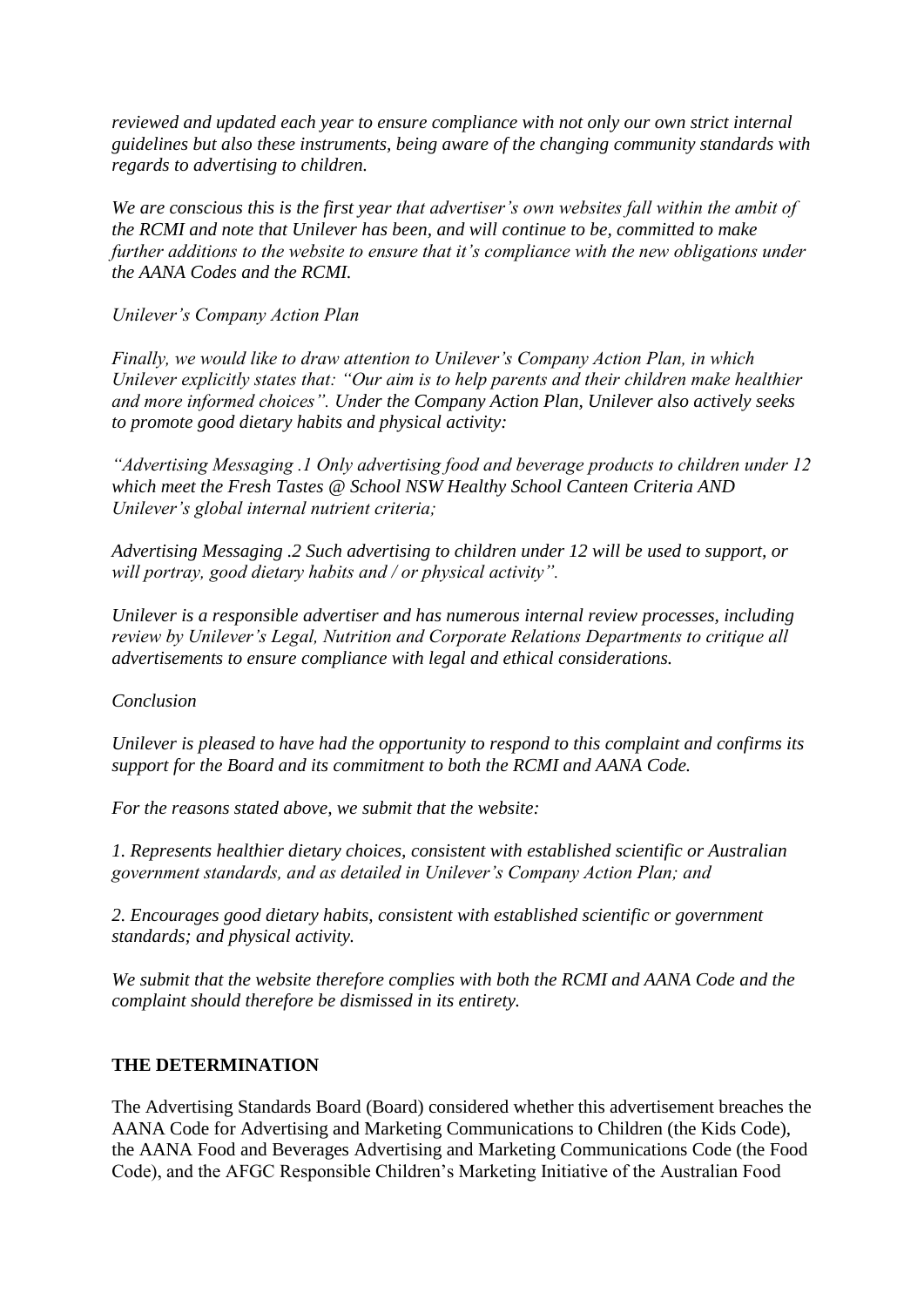and Grocery Council (AFGC RCMI).

The Board noted the complainant's concern that the advertisement breaches the RCMI because it appeared in media directed primarily to children, is an advertisement directed primarily to children and because there are some Paddle Pop products that do not represent a healthy dietary choice within the meaning of the RCMI.

The Board noted that it had previously dismissed complaints regarding television advertisements for Unilever (0454/11 and 0410/13) however the specific products differ to those on the current website.

The Board reviewed the advertisement and noted the advertiser's response.

The Board firstly considered whether the advertisement met the requirements of the AFGC RCMI. The Board noted that previously under the AFGC RCMI the advertiser's own website did not fall within the definition of media that could be considered by the Board. However, changes to the RCMI effective from 1 January 2014 has broadened its coverage to include these sites and therefore the relevant requirement is that the company does not advertise food and beverage products to children under 12 in 'media' unless those products represent healthy dietary choices.

Medium is defined as: 'Television, radio, print, cinema, internet sites'.

The Board noted that the medium the subject of complaint includes the entire website, including interactive games, and that this now falls within the scope of the AFGC RCMI.

The Board noted the RCMI Initiative provides that advertising or marketing communication activities are advertising or marketing communications to children and therefore captured under the RCMI Initiative if:

1. the content of the advertisement or marketing communication is, having regard to the theme, visuals and language used, are directed primarily to children (and are for food and/or beverage products) or

2. the placement of the advertisement or marketing communication is in a medium that is directed primarily to children, ie:

a. in relation to television, all C and P rated programs and other rated programs that are directly primarily to children through their themes, visuals and language; and/or

b. where children represent 35 percent or more of the audience of the Medium.

The Board noted Core Principle 1.3 which states:

'Signatories must ensure that any interactive game directed primarily to children which includes the signatory's food and /or beverage products is consistent with s1.1.'

The Board noted that s1.3 requires that the Board consider whether the 'communication activities are, regardless of the audience, clearly directed primarily to children under 12'.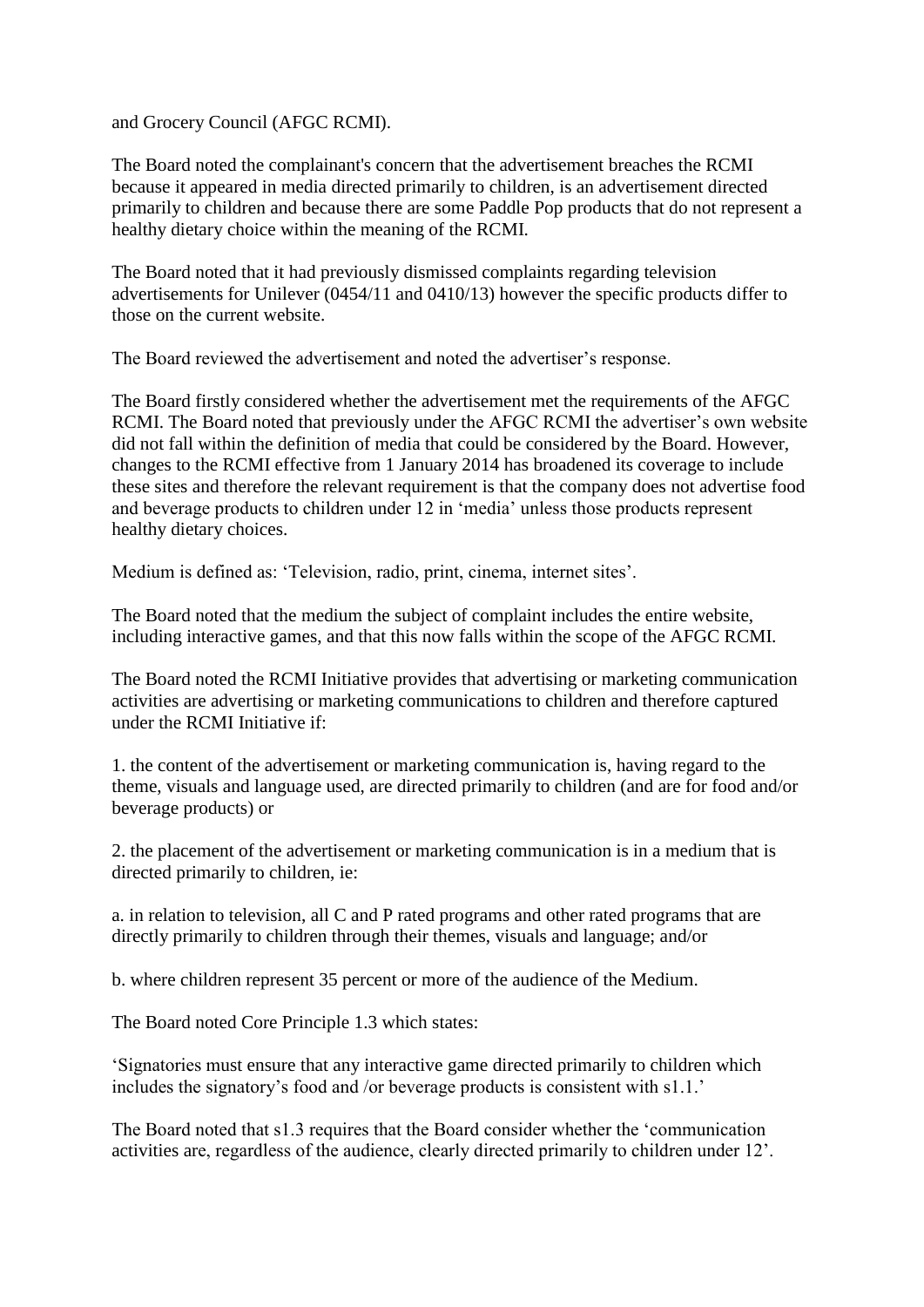The Board considered the theme, content and visuals of the entire website including the interactive games. The Board noted the dictionary definition of 'primarily' is 'in the first place' and that to be within the AFGC RCMI the Board must find that the advertisement is aimed in the first instance at children. The Board considered the theme of the advertisement (playing interactive games Dinoterra), the visuals (animated movies, characters and games) and the language used (character animation in connection with text and voices of heroes and villains).

The Board noted that the advertisement is featured on the advertiser's website page for Paddle Pop (www.paddlepop.com.au). The Board noted that the website includes interactive games that involve different themes such as Dino Charge, Dino Flight and Dino Roar.

The Board noted that the website gives sign in/registration instructions, that provide the player with a nickname and password. The Board considered that this level of signing in is good practice but does not, in this instance affect whether or not the interactive game is directed primarily to children and does not prevent the playing of games if the player has not registered.

The Board considered that the website is clearly directed primarily to children under 12 and that the first part of s1.3 is satisfied.

The Board noted that the website has a products page that features paddlepop flavours and paddlepop icy twist but noted that the entire website features the paddlepop Lion and other characters and that this factor means that the signatory's food product brand is included in the interactive games and that it must therefore comply with the second component of s1.3.

The Board noted that as the interactive game is directed primarily to children and includes the signatory's brand, it must comply with core principle s1.1 of the AFGC RCMI. S1.1 requires that Advertising and Marketing Communications to Children for food and/or beverages must:

a. Represent healthier dietary choices, consistent with established scientific or Australian government standards, as detailed in Signatories' Company Action Plan;

And

b. Reference, or be in the context of, a healthy lifestyle, designed to appeal to Children through messaging that encourages:

i. good dietary habits, consistent with established scientific or government standards; and

ii. physical activity

The Board first considered whether the product is a healthy dietary choice. The Board noted the advertiser's response that the advertised products that are included on the website under the products tab do meet the requirements of the company action plan for a healthier dietary choice. The Board noted the advertiser's response that the Paddle Pop Cyclone was removed from the website as it did not meet the relevant company criteria.

Based on the information provided by the advertiser, the Board also noted that the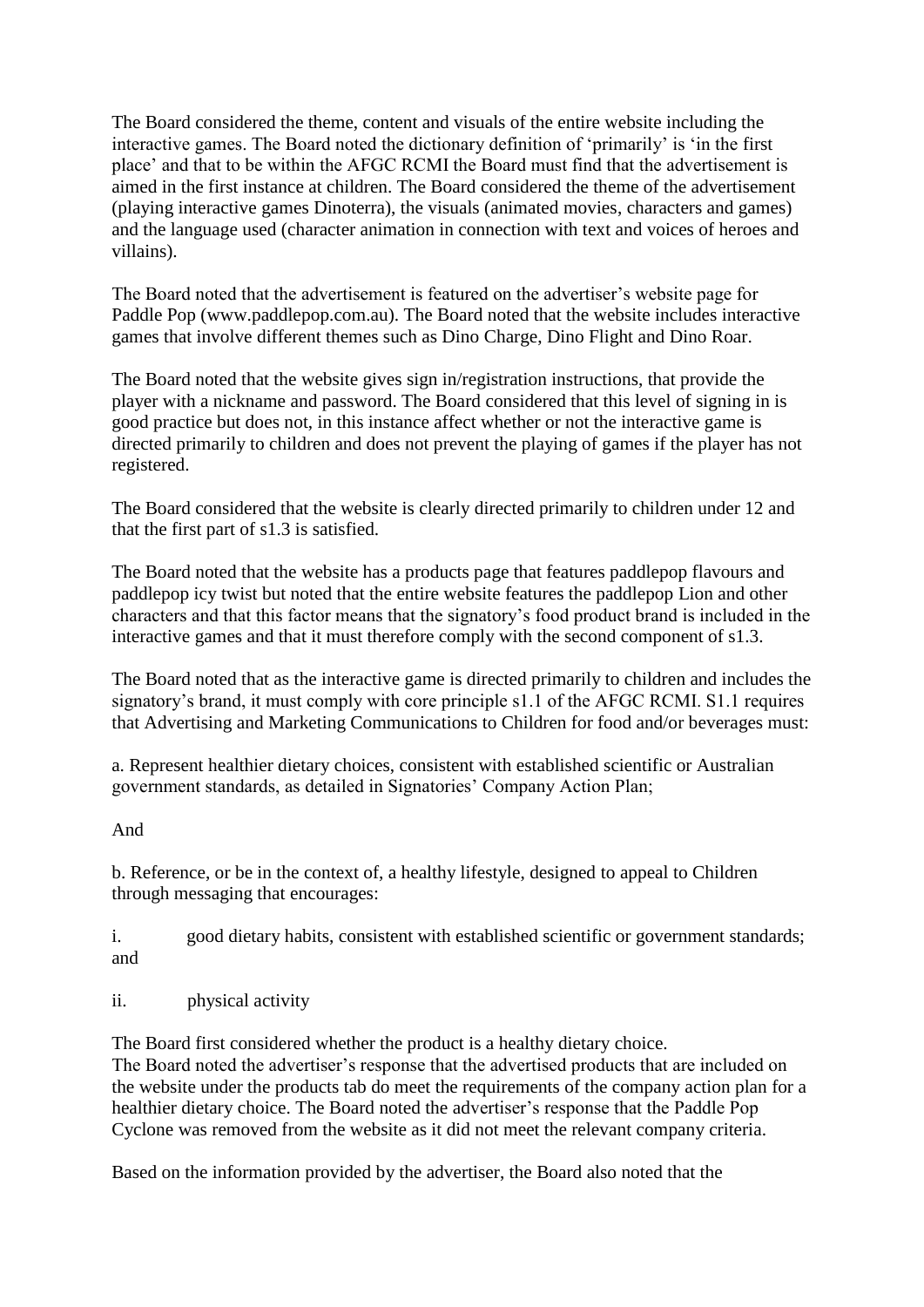independent arbiter is required to provide confirmation about the nutritional integrity of the product with regard to whether the product meets the requirements for a healthier dietary choice:

The Board noted the independent arbiter's comments:

"in terms of the nutrition criteria of the advertised products, the products currently featured on the Dino Terra website comply with the nutrition criteria set out in the Fresh Tastes @ School NSW Healthy School Canteen Strategy and Unilever's own global internal nutrient criteria. The advertised products are therefore consistent with the nutrient criteria detailed in Unilever's Company Action Plan under the Australian Food and Grocery Council's RCMI."

On the basis of the confirmation by the Independent Arbiter that the products meet the criteria for a healthier choice product, the Board considered that the product is a healthier dietary choice and is permitted to be advertised to children under 12.

The Board noted the complainant's concern that there are other Paddle Pop products that would not meet the healthier choice criteria but are associated by brand. The Board noted that as these products do not appear on the website, it is beyond the scope of the Initiative and the Board's charter to consider these products as part of the current matter.

The Board then considered whether or not the advertising and/or marketing communication activities, reference, or are in the context of, a healthy lifestyle, designed to appeal to children through messaging that encourages:

Good dietary habits, consistent with established scientific or government standards; and

### Physical activity

The Board noted that that requirement is a positive obligation on the advertiser to ensure that the advertisement encourages both good dietary habits and physical activity. The Board noted the change to the RCMI effective from 1 January 2014 that specifically states that the marketing communication activities reference or are in the context of, a healthy lifestyle, designed to appeal to children (rather than the intended audience) through messaging that encourages:

Good dietary habits, consistent with established scientific or government standards; and

## Physical activity

The Board acknowledged that there is considerable difficulty for advertiser's on a website platform to reflect this type of messaging and considered that in this matter there was sufficient information around good dietary habits.

The Board noted that the website, incorporates on-screen messages of "Enjoy Paddle Pops as a treat within a balanced diet" and "true heroes balance energy intake with activity" on every page of the website The Board noted that the messaging is written in simplified language that could be understood by children.

The Board then considered the issue of physical activity.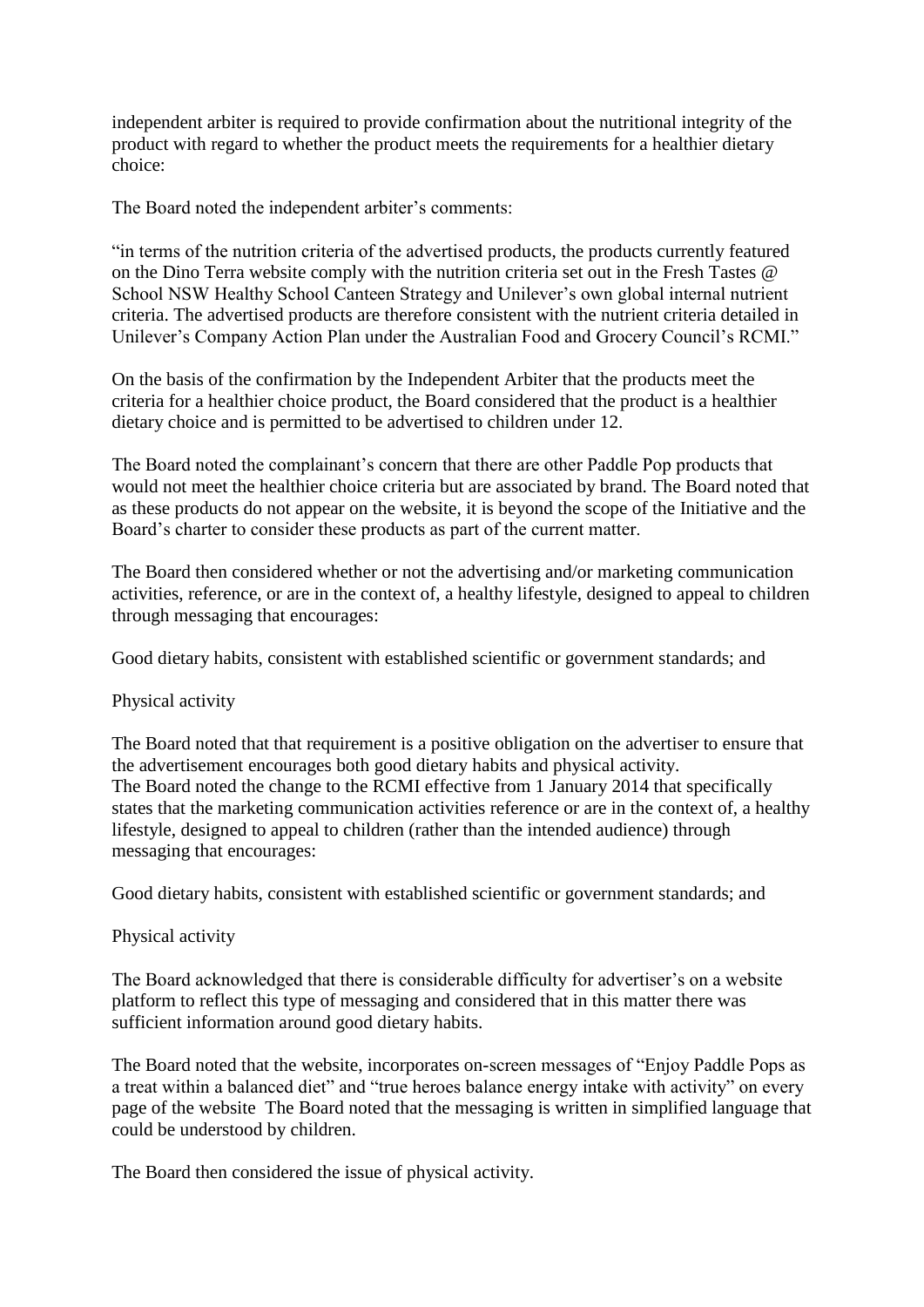A minority of the Board considered that the content of the website with games and infrequent content that specifically encouraged children to take a break or go and do exercise was not sufficient to meet the threshold test of messaging that would encourage physical activity.

However, the Board carefully considered the games and associated material on the site. The Board noted that the activity itself of playing the game on the computer was not a game that required a lot of physical activity per se.

The Board considered the advertiser's response and noted that there are measures in place to ensure that players were not spending excessive amounts of time on the site and to encourage a change in activity by including a pop-up message that will interrupt a user when they have been on the website for more than 15-20 minutes.

The Board considered that the games themselves did not have to include intense physical activity for the player but that the message that the games were delivering was a positive message. A majority of Board considered that consistent with a previous case for Paddle Pop (ref: 0410/13), the physical activity depicted did not have to be portrayed as a structured or formal sporting activity, but that participating in outdoor play and imaginative adventure play was a positive message that encouraged children to take part in this style of play away from the online environment.

The Board considered that the fact that the website depicted and described an 'adventure' that it did amount to encouragement of physical activity in line with the requirements of the RCMI.

The Board further considered the provision of the RCMI relating to "Use of Popular Personalities and Characters". The Board noted the images of the Paddle Pop Lion throughout the website and considered that the use of the licensed character in an advertisement which did meet the "Advertising Messaging" requirement of the RCMI was not a breach of the RCMI.

The Board determined that the advertisement did not breach the "Advertising Messaging" and "Use of Popular Personalities and Characters" provisions of the RCMI.

The Board then considered whether the advertisement complied with the AANA Code for Advertising and Marketing Communications to Children. The definition of what is 'advertising and marketing communications to children' in the AANA Children's Code is largely the same as that in the RCMI. For the same reasons noted above, the Board considered that this advertisement is primarily directed to children.

The Board noted that for the provisions of the Children's Code and Part 2 of the AANA Food and Beverages Code to apply the product must also be a children's product. "Product" is defined in the Children's Code as meaning;

"goods, services and facilities which are targeted toward and have principal appeal to Children".

The Board noted that it had previously dismissed complaints regarding a television advertisement for Unilever, (ref: 0410/13) and noted that in that advertisement, the ice confection was considered under the provisions of the Children's Code as it was considered to be for product.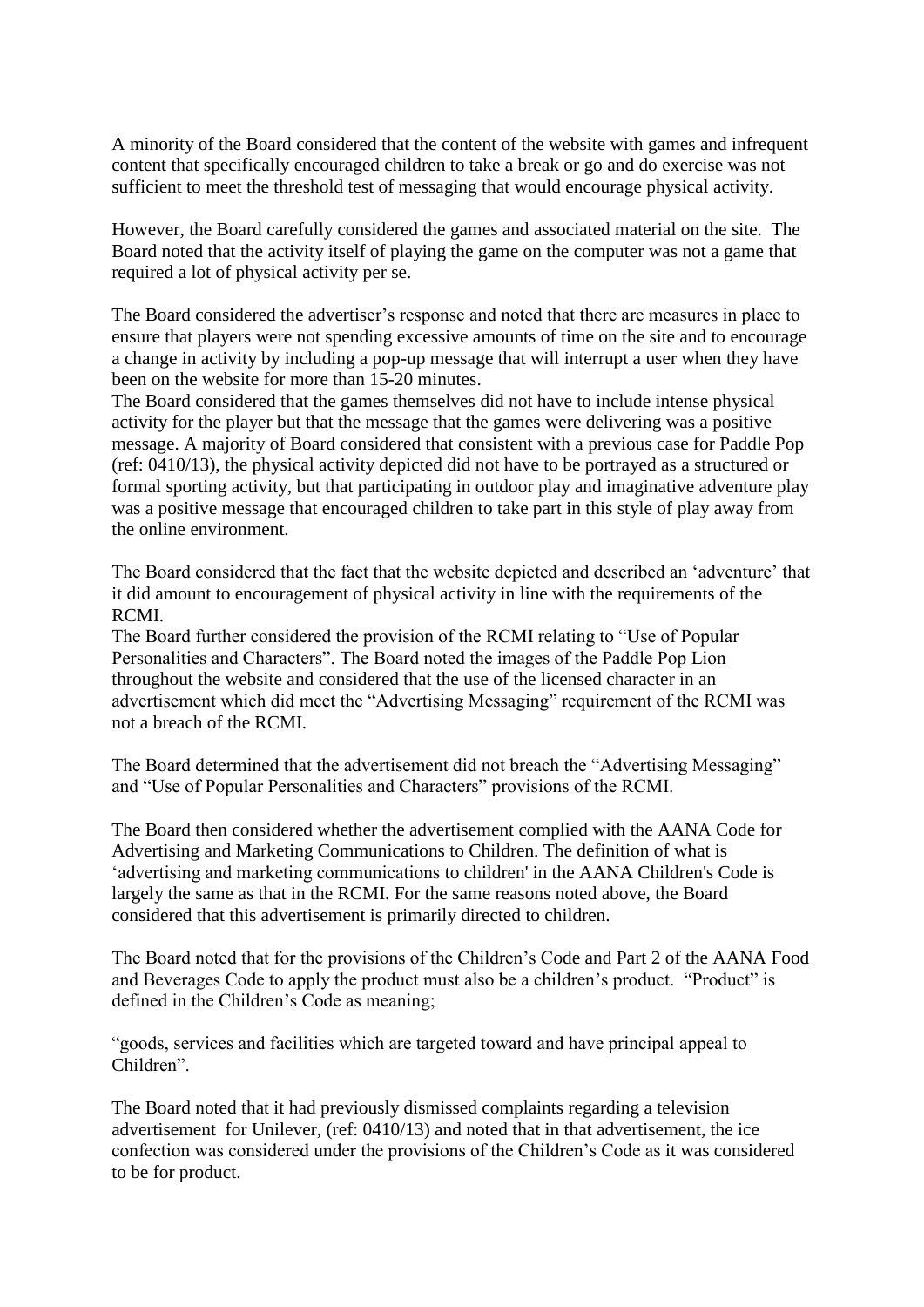Consistent with the above, the Board determined that although Paddle Pops are not only consumed by children, it is a snack that is targeted toward and has principal appeal to Children and accordingly meets the definition of Product.

The Board agreed that in this instance the advertisement was directed to children, that the product is of principal appeal to children and therefore that the provisions of the Children's Code and of Part 3 of the AANA Food and Beverages Code are applicable in this case.

The Board considered whether the advertisement complied with Section 2.14(a) of the AANA Code for Advertising and Marketing Communications to Children. Section 2.14(a) states that:

'Advertising or Marketing Communications to Children for food or beverages must neither encourage nor promote an inactive lifestyle or unhealthy eating or drinking habits.'

The Board determined that promoting the consumption of Paddle Pop as a snack as part of a balanced diet is not of itself encouraging or promoting unhealthy eating habits and that the advertisement does not promote an inactive lifestyle.

The Board considered that the advertisement did not breach section 2.14(a) of the Children's Code or any other provision of the Children's Code.

The Board lastly noted section 2.2 of the Food Code which provides that: 'advertising or marketing communications for food or beverage product shall not…otherwise contravene Prevailing Community Standards…'

Consistent with previous decisions, the Board considered that the advertisement of a product of a particular nutritional profile is not of itself contrary to prevailing community standards. The Board considered that advertising Paddle Pop is not something which is contrary to prevailing community standards and that there is nothing contrary to community standards in the manner in which the product is promoted in this particular advertisement.

The Board also noted section 2.2 which states: "the advertising or marketing communication…shall not undermine the importance of healthy or active lifestyles nor the promotion of healthy balanced diets, or encourage what would reasonably be considered excess consumption through the representation of product/s or portion sizes disproportionate to the setting/s portrayed or by means otherwise regarded as contrary to prevailing community standards."

The Board noted that 'prevailing community standards' means the community standards determined by the Advertising Standards Board as those prevailing at the relevant time, and based on research carried out on behalf of the Advertising Standards Board as it sees fit, in relation to the advertising or marketing of food or beverage products taking into account at a minimum, the requirements of the Australia New Zealand Food Standards Code, the Australian Dietary Guidelines as defined by the National Health and Medical Research Council and the National Physical Activity Guidelines as published by the Federal Government of Australia.'

'In testing whether an advertising or marketing communication encourages excess consumption through representation of products or portion sizes disproportionate to the